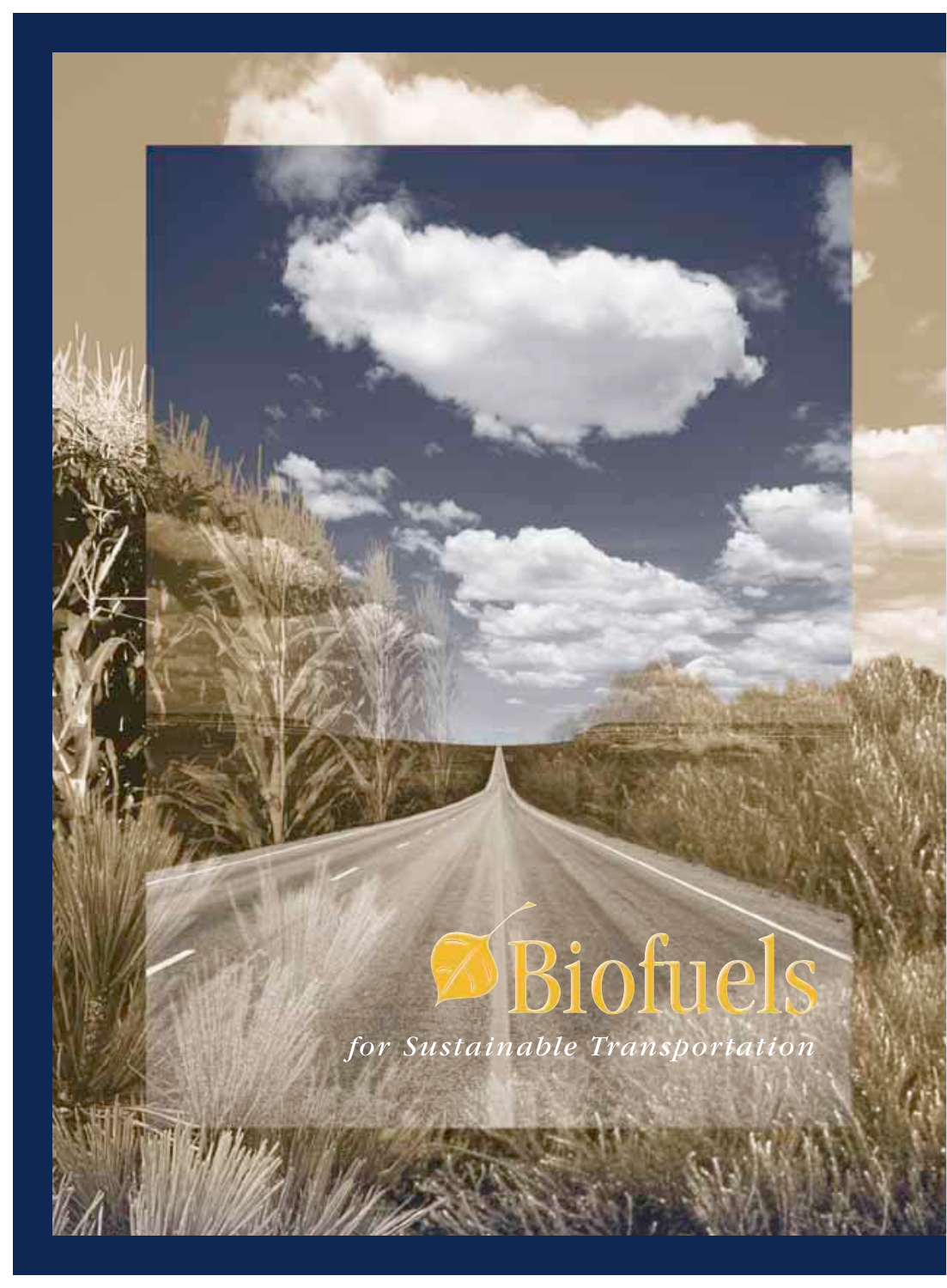## sustainable transportation fuel:

- **an inexhaustible fuel supply…**
- **fuel that doesn't harm the** 
	-











# biomass: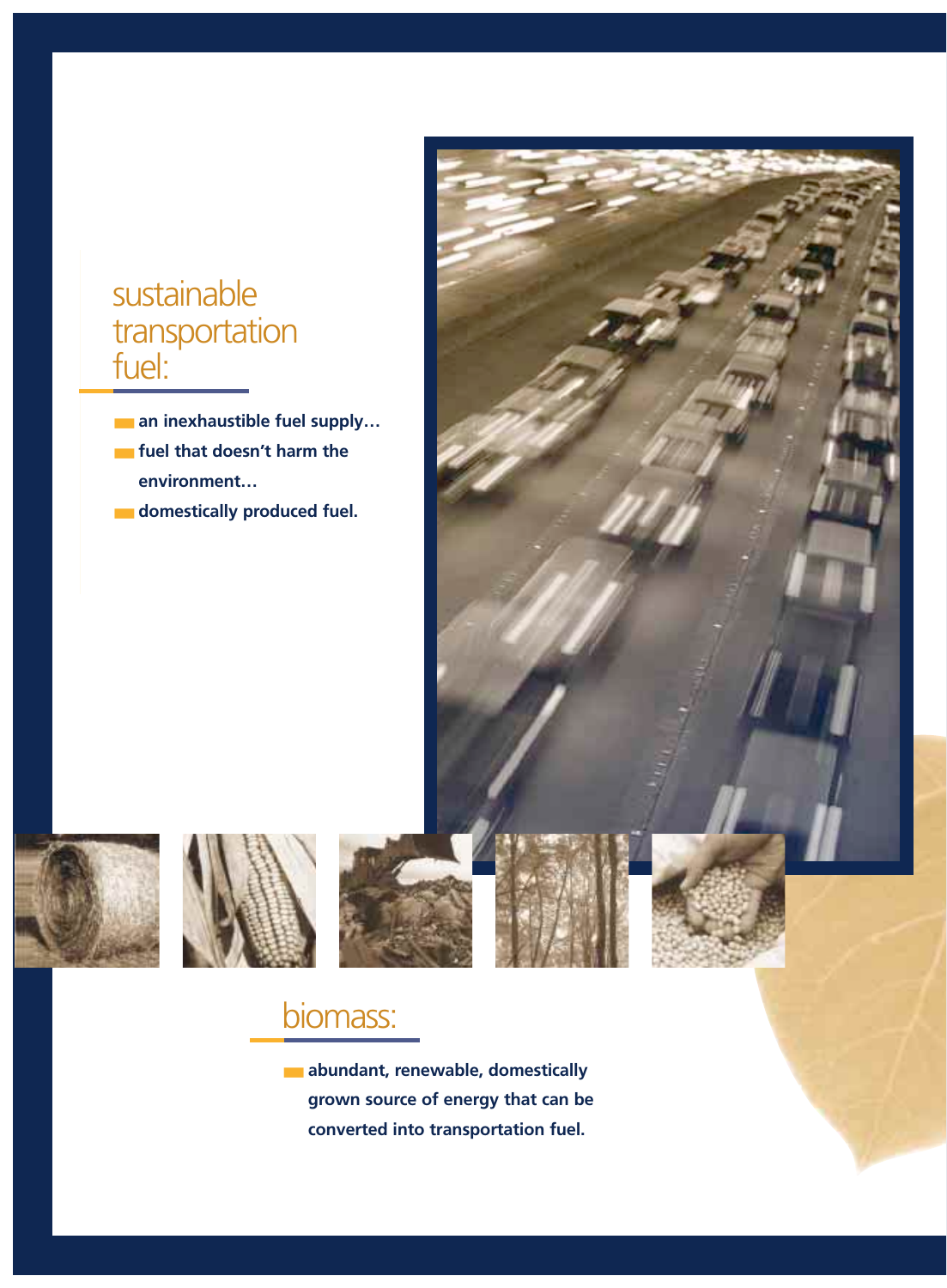## biofuels:



## Sustainable fuels made from biomass

**T** he word *biomass* refers to all the Earth's vegetation and many products and coproducts that come from it. Biomass is the oldest known source of renewable energy—humans have been using it since we discovered fire—and it has high energy content. Domestic biomass resources include agricultural and forestry residues, municipal solid wastes, industrial wastes, and terrestrial and aquatic crops grown solely for energy purposes.

Biomass is an attractive energy source for a number of reasons. First, it is renewable as long as it is properly managed. It is also more evenly distributed over the Earth's surface than are finite energy sources, and may be exploited using more environmentally friendly technologies. Biomass provides the opportunity for increased local, regional, and national energy selfsufficiency across the globe.

The energy in biomass can be accessed by turning the raw materials, or feedstocks, into a usable form. Transportation fuels are made from biomass through biochemical or thermochemical processes. Known as biofuels, these include ethanol, methanol, biodiesel, biocrude, and methane.

**Ethanol** is the most widely used biofuel today. In the United States each year, more than 1.5 billion gallons are added to gasoline as an oxygenate, to improve vehicle performance and reduce air pollution. Ethanol is an alcohol, and most is made using a process similar to brewing beer, in which starch crops are fermented into ethanol, which is then distilled into its final form. Ethanol made from cellulosic biomass materials instead of traditional feedstocks (starch crops) is called bioethanol. Ethanol can be used in its pure form (neat), as a blend with gasoline, or as a fuel for fuel cells.

**Methanol** is also an alcohol that can be used as a transportation fuel. U.S. industry produces approximately 1.2 billion gallons of methanol annually, 38% of which is used in the transportation sector. Currently produced using natural gas, methanol can be produced from biomass through a two-step thermochemical process. First the biomass is gasified to produce hydrogen and carbon monoxide. These gases are then reacted to produce methanol. Methanol can be used in its pure form (neat), as a feedstock for the gasoline additive methyl tertiary butyl ether (MTBE), or as fuel for fuel cells.

**Biodiesel** is a renewable diesel fuel substitute that can be made by chemically combining any natural oil or fat with an alcohol (usually methanol). Many vegetable oils, animal fats, and recycled cooking greases can be transformed into biodiesel and there are many different ways to do it. Biodiesel can be used neat or as a diesel additive and is typically used as a fuel additive in 20% blends (B20) with petroleum diesel in compression ignition (diesel) engines. Other blend levels can be used depending on the cost of the fuel and the desired benefits.

**Biocrude** is a product similar to petroleum crude and can be produced from biomass using a fast pyrolysis process. Biocrude is formed when the biomassderived oil vapors are condensed. Catalytic cracking then converts biocrude into transportation fuels.

**Methane** is the major component of compressed natural gas—an alternative transportation fuel, of which approximately 100 million gallons will be sold in the United States in 2000. Methane, in a blend of other gases, can be produced from biomass by a biochemical process called anaerobic digestion.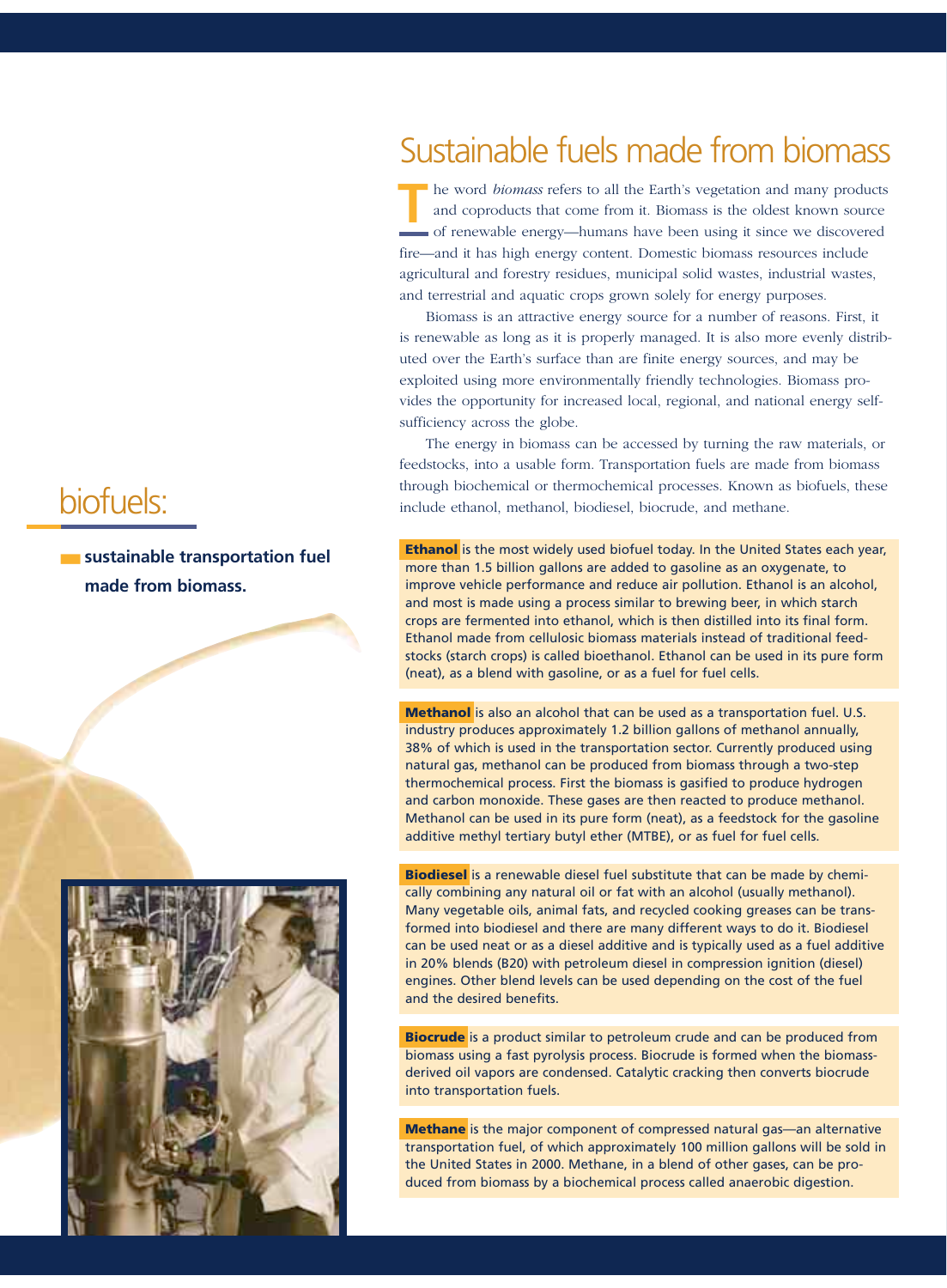## The need for biofuels

everal compelling issues drive a national effort to develop and improve technology to make biofuels. Our dependence on petroleum for fueling the transportation sector threatens our energy security, affects our environment, and weakens our economy. Developing the technology to produce and use biofuels will create transportation fuel options that can positively impact these issues and establish safe, clean, sustainable alternatives to petroleum.

### ■ **Biofuels for U.S. Energy Security**

Perhaps the most important issue surrounding the status of our transportation fuel is that no one knows how long the world's petroleum resources will last. Adding to our country's vulnerability, our limited domestic petroleum resources do not meet our energy needs. The Persian Gulf region holds nearly two-thirds of the world's known oil reserves, and the United States imports more than 53% of its petroleum—much of it from the Persian Gulf. The U.S. Department of Energy estimates that this will increase to 75% by the year 2010. In 1990, Congress voted that a dependence on foreign oil of more than 50% should be considered a peril point for the United States. Members of Congress recognize that high levels of imported oil leave our country defenseless against sudden severe energy disruptions that could capsize our economy. Producing and using fuels from renewable, domestic biomass resources can help ease our dependence on foreign oil imports and reduce our vulnerability to severe energy disruptions.

#### ■ **Biofuels for the U.S. Economy**

Oil imports account for almost half the U.S. trade deficit, which has an enormous impact on our economy and the creation of new jobs. A high trade imbalance from dependence on foreign oil also leaves our economy vulnerable to price hikes from supply disruptions. Developing a stronger market for domestically produced biofuels in the United States will help alleviate the negative implications of our trade deficit and contribute to positive economic trends in the U.S. transportation sector.

Currently, the ethanol industry is responsible for approximately 200,000 jobs. Between 1996 and 2000, the ethanol industry added approximately \$51 billion to the U.S. economy. Ethanol production creates domestic jobs in plant construction, operation, maintenance, and support in the surrounding communities. This can have a profound impact on rural America, where a decline in employment has placed increasing burdens on our cities, infrastructure, and tax base.



**Transportation is a major contributor to a number of environmental problems, imarily because of our dependence** 





**Production of biofuels will create new** *b* **opportunities for rural Americans a new market for crops and agricultural by-products.**





**By 2010, oil imports are projected to rise to 75% of the total U.S. supply. Biofuels can help reduce our use of foreign oil.**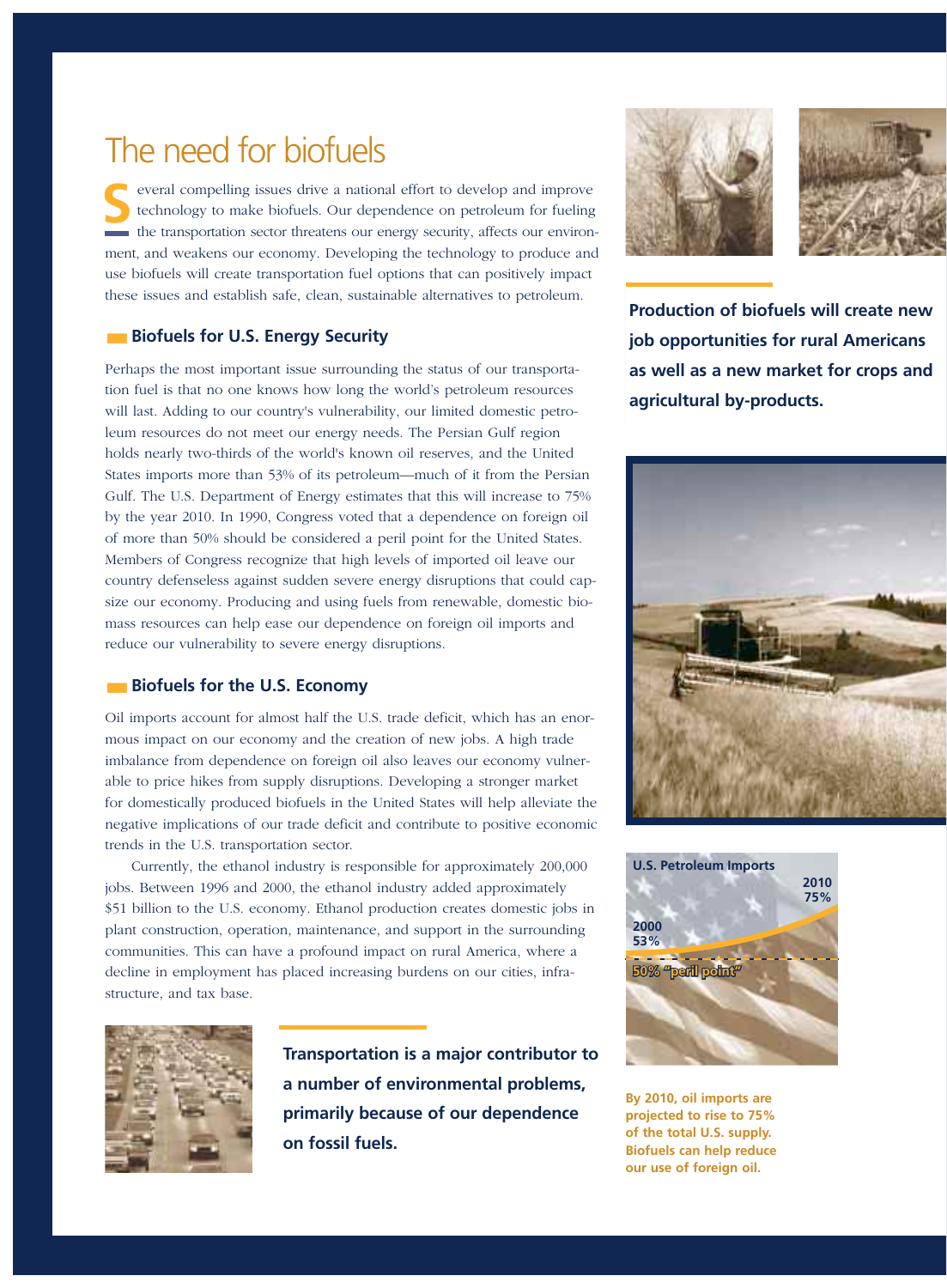**Agricultural residues and crops grown for producing energy are major feedstock sources for biofuels.**

**During photosynthesis the process used by plants to grow—carbon dioxide is absorbed from the atmosphere. The carbon that is absorbed is the major component of the biomass.** 





**Biofuels help improve the air quality of our cities, pose no threat to water resources, and will help alleviate solid waste disposal issues.**









**The carbon dioxide released by the combustion of biofuels is recycled, thereby reducing greenhouse gas buildup from fossil fuel emissions.**

## ■ **Biofuels for the Environment**

The transportation sector of our country is a major contributor to a number of environmental problems, primarily because of our dependence on fossil fuels. From their extraction through their use in automobiles, many steps of the process either are or can be detrimental to our environment. Producing and using biofuels for transportation offers alternatives to fossil fuels that can help provide solutions to many environmental problems.

#### **Biofuels and Global Climate Change**

The U.S. transportation sector is responsible for one-third of our country's carbon dioxide  $(CO_2)$  emissions.  $CO_2$  is considered to be a greenhouse gas, the buildup of which may lead to global climate change. These emissions result from burning nonrenewable fossil fuels, which releases their carbon content into the atmosphere as  $CO<sub>2</sub>$ . Producing and using biofuels for transportation can help reduce  $CO<sub>2</sub>$  buildup significantly. By displacing the use of fossi fuels, the emissions resulting from fossil fuels use are avoided, and the  $CO<sub>2</sub>$  content of fossil fuels is allowed to remain in storage. Further reductions occur because the plants and trees that serve as feedstocks for biofuels require  $CO<sub>2</sub>$  to grow, and they absorb what they need from the atmosphere.

#### **Biofuels and Air Quality**

Over the past two decades, our nation has made great strides in improving air quality in our most polluted urban areas. Biofuels such as ethanol have been used very successfully as an oxygenate additive in gasoline to reduce emissions from older, high-polluting vehicles. In the future, as biofuels come to the forefront as replacements for gasoline, we anticipate further improvements in air quality, whether these fuels are used in conventional internal combustion engines or in new, clean vehicle technologies such as fuel cells.

#### **Biofuels and Water Quality**

Water pollution associated with gasoline includes marine oil spills, groundwater contamination from underground gasoline storage tanks, and runoff resulting from fuel spills. Biofuels can replace the most toxic parts of gasoline with fuels that quickly biodegrade in water, reducing the threat that gasoline poses to waterways and groundwater. Spills or leaks of biofuels do not constitute an environmental hazard.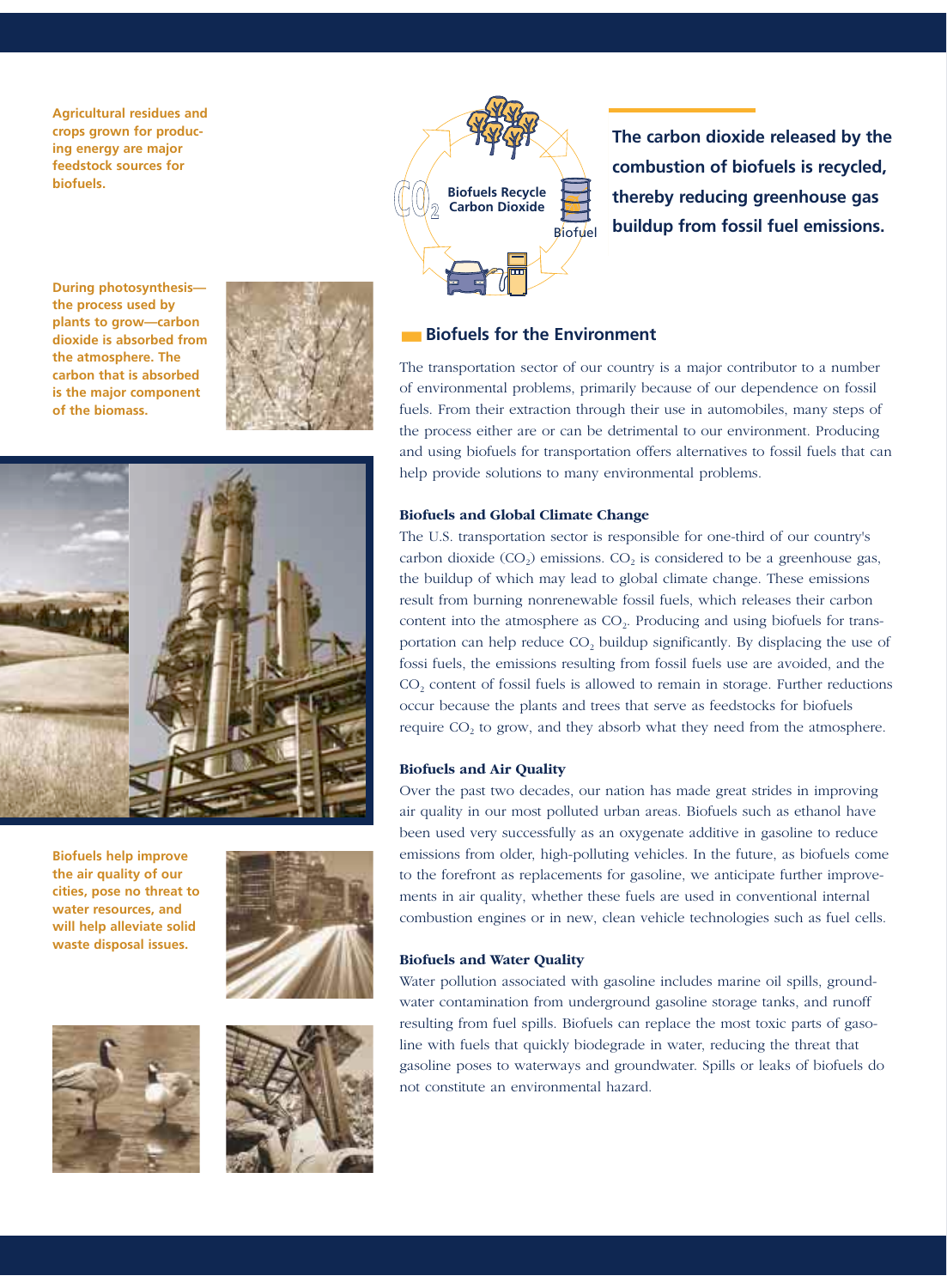#### **Biofuels and Waste Disposal**

Almost half the landfills in the United States are close to capacity and are expected to close in the near future. To make matters worse, the rate at which we produce waste continues to increase. Disposal costs increase as available landfill space decreases. In addition, some segments of the agricultural and forest products industries produce huge amounts of waste each year. Much of the waste we produce is made of lignocellulosic material that can be converted to biofuels. This form of recycling could help relieve our growing waste problem, while at the same time replace a portion of our fossil fuel useage.







## Biofuels on the market

**Currently, ethanol and biodiesel are commercially available. Ethanol made from starch crops is available around the country and is commonly used as a fuel oxygenate. Biodiesel is being used by some** made from starch crops is available around the country and is commonly used as a fuel oxygenate. Biodiesel is being used by some municipal fleets around the country and privately in situations where petroleum diesel is detrimental. As knowledge of the economic, energy security, and environmental benefits of biofuels spread through our country, demand for these sustainable fuels will increase. To meet the demand and provide fuels that are competitive with petroleum fuels, national research focuses on improving technology for converting biomass to fuels. This will decrease costs, and increase the kinds of biomass that can be converted to fuels, allowing for a sustainable supply of resources from which to make fuel.

The U.S. Department of Energy leads the National Biofuels Program. The Program strives to realize the large-scale use of environmentally sound, costcompetitive, biomass-based transportation fuels by adopting and commercializing the best technologies. To accomplish this, the Program works with industry to research, develop, demonstrate, and facilitate the commercialization of U.S. technologies to develop clean fuels for transportation, leading to the establishment of a major biofuels industry.

**Research is focused on improving biomass conversion technology to** sts and enable the establish**of a major biofuels industry.** 



**The National Biofuels Program works to develop the best technologies in order to establish a major biofuels industry.**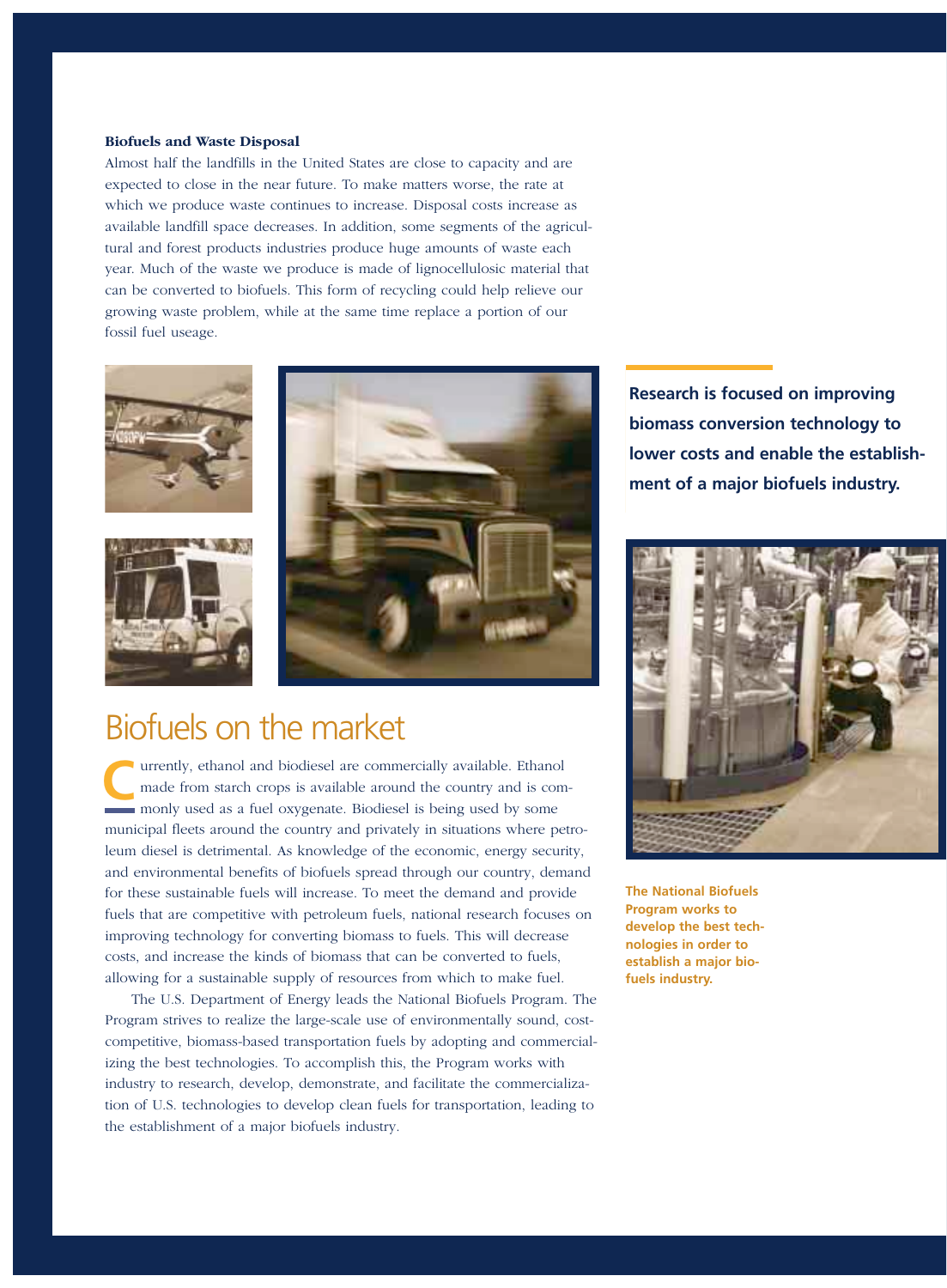**For more information, visit the National Biofuels Program's web site at www.ott.doe.gov/biofuels**